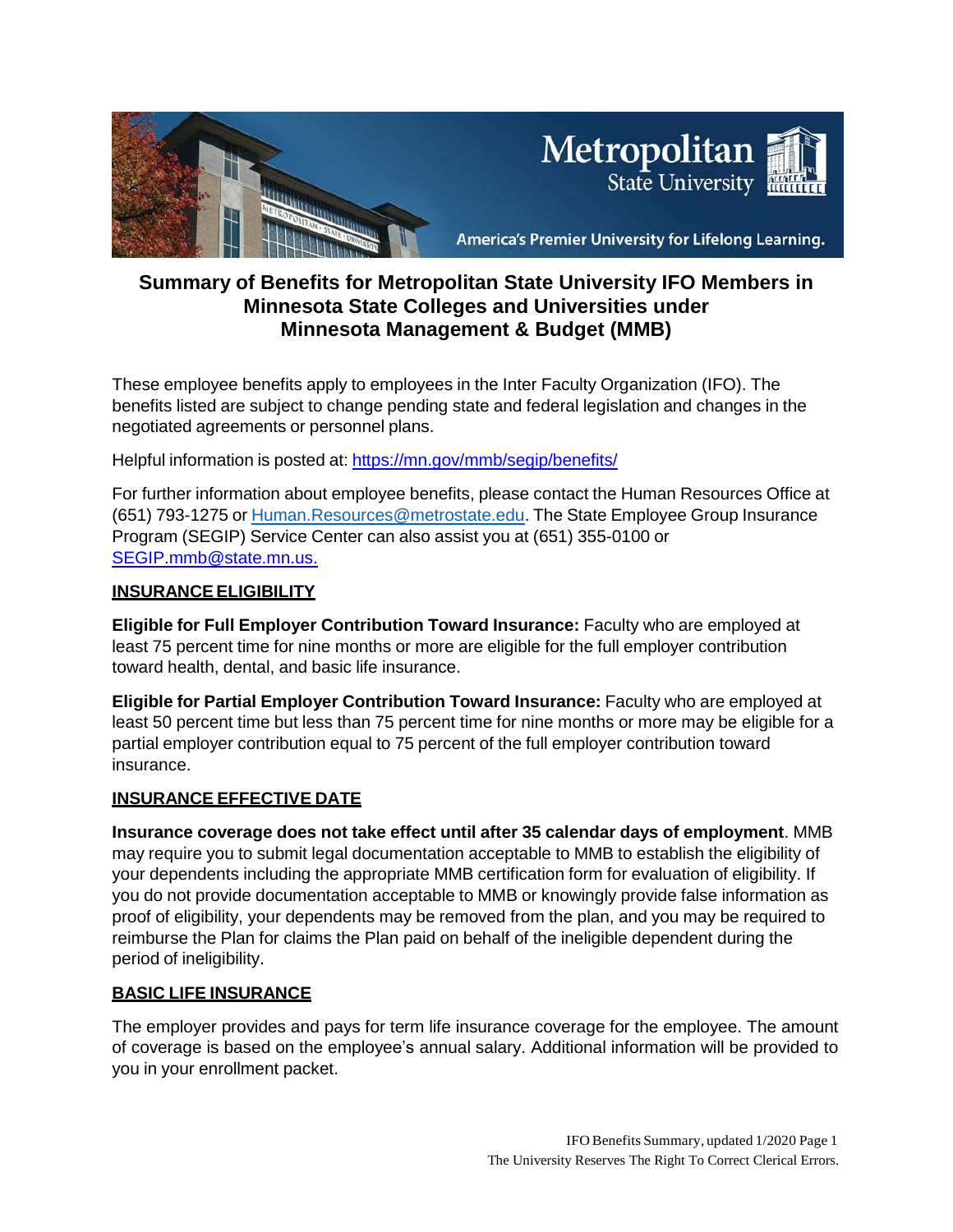# **HEALTH INSURANCE**

The Minnesota Advantage Health Plan offers comprehensive health coverage, four cost level options, and three insurance carriers: Blue Cross Blue Shield of Minnesota, HealthPartners, and PreferredOne. Benefit coverage is uniform across all carriers. Most care is coordinated through the member's primary care clinic. Members may self-refer to some specialists including obstetricians/gynecologists, chiropractors, and mental health/chemical dependency practitioners.

There are no out-of-pocket costs for preventive care such as immunizations, well-child care, and routine annual check-ups. Cost-sharing in the form of deductibles, copays, and/or coinsurances apply to other services. The total cost will be dependent upon the cost level of the member's clinic. See the attached health plan benefits schedule for a summary of the coverage and out-ofpocket costs.

A high-deductible version of the plan is also offered to employees covered by the Commissioner's Plan. The high- deductible plan (HCDHP) includes a Health Savings Account (HSA) with an employer contribution and voluntary employee contributions. Additional information is available from MMB at: [https://mn.gov/mmb/segip/benefits/medical/hdhp](https://mn.gov/mmb/segip/benefits/medical/hdhp-faq.jsp)[faq.jsp.](https://mn.gov/mmb/segip/benefits/medical/hdhp-faq.jsp)

The following are the 2020 monthly premiums for employees who are eligible for the **full** employer contribution toward insurance:

|                                  | Single Coverage |          | <b>Family Coverage</b> |            |
|----------------------------------|-----------------|----------|------------------------|------------|
| <b>HEALTH PLAN</b>               | <b>Employee</b> | Employer | <b>Employee</b>        | Employer   |
|                                  | <b>Pays</b>     | Pays     | <b>Pays</b>            | Pays       |
| Advantage Blue Cross Blue Shield | \$35.04         | \$665.68 | \$239.02               | \$1,821.58 |
| Advantage HealthPartners         | \$35.04         | \$665.68 | \$239.02               | \$1,821.58 |
| Advantage PreferredOne           | \$35.04         | \$665.68 | \$239.02               | \$1,821.58 |

#### **DENTAL INSURANCE**

The dental plans offer comprehensive coverage that includes both preventive and corrective services. Preventive care such as periodic examinations, cleanings, and x-rays are covered 100%. An annual deductible and a coinsurance apply to corrective services such as fillings, restorative crowns, root canals, oral surgery, orthodontics, etc. See the attached dental plan summary.

The following are the 2020 monthly premiums for employees who are eligible for the **full** employer contribution toward insurance:

|                                   | Single Coverage |          | <b>Family Coverage</b> |          |
|-----------------------------------|-----------------|----------|------------------------|----------|
| <b>DENTAL PLAN</b>                | <b>Employee</b> | Employer | <b>Employee</b>        | Employer |
|                                   | <b>Pays</b>     | Pays     | <b>Pays</b>            | Pays     |
| State Dental Plan                 | \$13.50         | \$27.24  | \$53.40                | \$67.14  |
| HealthPartners State of MN Dental | \$13.50         | \$27.24  | \$53.40                | \$67.14  |
| Plan                              |                 |          |                        |          |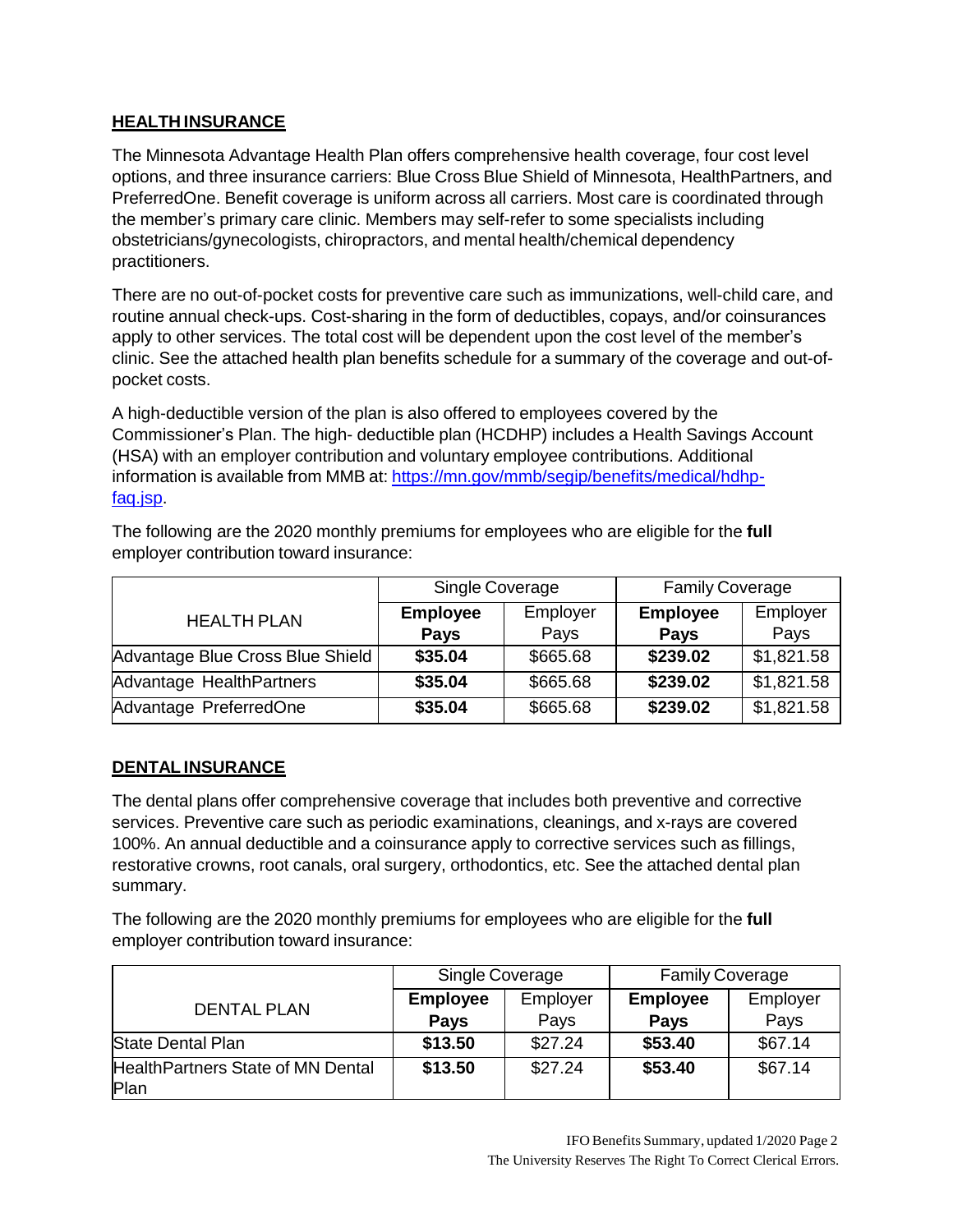# **RETIREMENT SAVINGS PLANS**

Eligible employees will participate in either the Individual Retirement Account Plan (IRAP) or the Minnesota Teachers Retirement Association (TRA). Employee and employer contributions to the IRAP or TRA are a percentage of gross salary. Full-time employees also participate in the Supplemental Retirement Plan (SRP) after two years of employment.

Two voluntary retirement savings programs are also offered: Tax Sheltered Annuity (TSA)/403(b) Plan and the Minnesota State Deferred Compensation/457 Plan. Employees may be eligible for employer matching contributions and/or the option to convert unused vacation or compensatory time to Deferred Compensation per the applicable collective bargaining agreement or personnel plan. More information can be found at: [http://www.minnstate.edu/system/hr/employees/retirement/index.html.](http://www.minnstate.edu/system/hr/employees/retirement/index.html)

#### **OPTIONAL INSURANCE**

Employees may purchase optional insurance and participate in pre-tax flexible spending accounts through the State Employee Group Insurance Program (SEGIP). These pre-tax account options include: Medical/Dental Expense Account (MDEA), Dependent Care Expense Account (DCEA), and Transit Expense Account (PKEA and BVEA).

Optional insurance plans include: Additional employee, spouse, and child life insurance; employee and spouse accidental death and dismemberment insurance; and short-term and long-term disability insurance. New employees may enroll without evidence of insurability.

### **PAID LEAVES OF ABSENCE**

Paid leave for full-time faculty includes accrued paid sick leave during their appointment periods. New faculty are credited with sick leave at the start of employment. Up to three paid personal days may also be granted each year. Paid leave is prorated for part-time faculty.

# **LIFE MATTERS - EMPLOYEE ASSISTANCE PROGRAM (EAP)**

Employees who are experiencing personal or professional problems that interfere with their work can receive confidential and free information, assessment and referral assistance from EAP professionals. For more information, visit: [http://mn.gov/mmb/segip/health](http://mn.gov/mmb/segip/health-)solutions/employees/eap/.

#### **TUITION WAIVER**

Faculty may also receive tuition waiver. Faculty shall be entitled to enroll in up to 30 semester credits per year, tuition free. The number of credits is pro-rated for part-time and fixed-term faculty. The employee's spouse or financially dependent children may share this tuition waiver. Some tuition benefits are taxable. For more information, please review your union contract.

#### **PROFESSIONALDEVELOPMENT**

Employees are eligible to participate in training and development opportunities offered through Minnesota State Colleges and Universities. For more information, please visit: [https://www.minnstate.edu/system/working/prodev.html.](https://www.minnstate.edu/system/working/prodev.html)